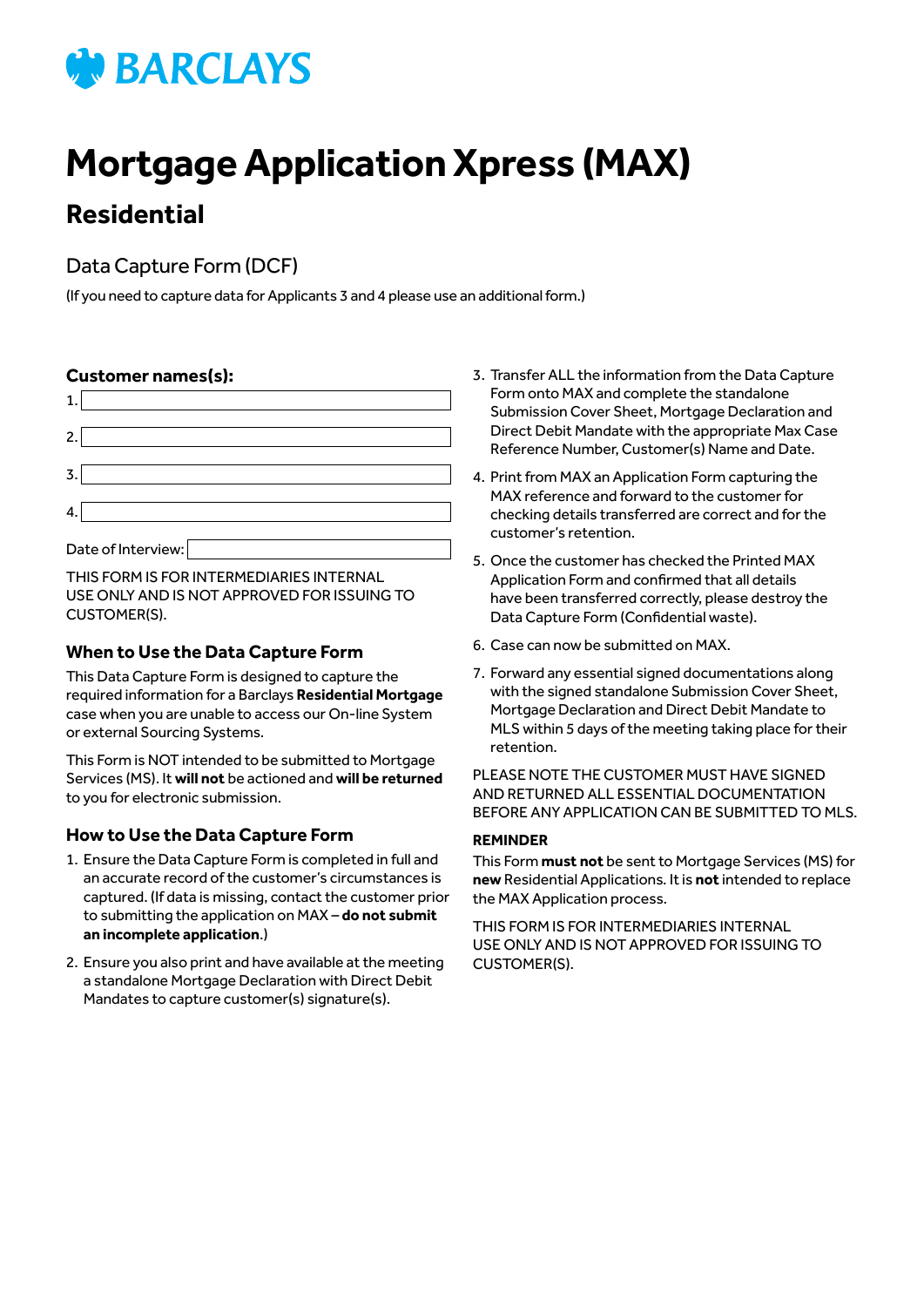# **Tell us about your Loan Requirements**

**Tell me the Type of Lending this loan is for**

Residential

Foreign Currency Loan

Are all of the income or assets that will be used to service the loan, denominated in sterling? Tes No

# **Business Lending**

| <b>YES</b><br><b>NO</b>                   |                             |                                   |
|-------------------------------------------|-----------------------------|-----------------------------------|
| How can we help you?                      |                             |                                   |
| Moving Home                               | <b>Buy Second Home</b>      | Add and Remove a Borrower         |
| First Purchase                            | Unencumbered/Equity Release | Purchase for a dependent relative |
| Remortgage from another Lender            | Add a Borrower              | (Is the Dependant also the        |
| Additional Borrowing                      | Remove a Borrower           | Vendor?)                          |
| Re-mortgage/Additional borrowing Purpose? |                             |                                   |
| Debt Consolidation                        | Purchase Adjacent Land      | Divorce Settlement                |
| (not including Reserve)                   | Purchase additional share   | <b>School Fees</b>                |
| Home Improvements                         | in the Property             | Wedding                           |
| <b>Second Property</b>                    | <b>Repay Reserve</b>        | Other (provide details)           |

#### **Financial Commitments**

Please note that any existing loans(s) secured on your property must be repaid in full, on or before completion.

|                                                                                                        | <b>Customer 1</b>                 | <b>Customer 2</b>                 |
|--------------------------------------------------------------------------------------------------------|-----------------------------------|-----------------------------------|
| Who are the owners of this Account?                                                                    |                                   |                                   |
| Type of Account                                                                                        |                                   |                                   |
| Mortgage Account Number                                                                                |                                   |                                   |
| Is this the main mortgage for your<br>present address?                                                 |                                   |                                   |
| Who is your Mortgage Lender?                                                                           |                                   |                                   |
| What is your outstanding balance?                                                                      | £                                 | E                                 |
| Outstanding term                                                                                       |                                   |                                   |
| What is your current monthly payment?                                                                  | E                                 | E                                 |
| Do early repayment charges (ERCs)<br>apply to the mortgage? If Yes: ERC<br>amount Outstanding ERC Term | Yes<br>No<br>E<br>Months<br>Years | No<br>Yes<br>E<br>Months<br>Years |
| Is this mortgage to be repaid?<br>If No, capture details                                               | Yes<br>No                         | $^{-}$ No<br>Yes                  |
| If remortgage, amount of outstanding<br>balance to be included in this loan                            | E                                 | E                                 |
| Amount of original mortgage                                                                            | E                                 | E                                 |
| Price you paid for the property                                                                        | £                                 | E                                 |
| Date you bought the property                                                                           |                                   |                                   |
| <b>Lender's Address:</b>                                                                               |                                   |                                   |
| <b>Flat Number</b>                                                                                     |                                   |                                   |
| House or Building Name                                                                                 |                                   |                                   |
| House or Building Number                                                                               |                                   |                                   |
| <b>Street</b>                                                                                          |                                   |                                   |
| <b>District</b>                                                                                        |                                   |                                   |
| Town                                                                                                   |                                   |                                   |
| County                                                                                                 |                                   |                                   |
| Postcode                                                                                               |                                   |                                   |
| Telephone                                                                                              |                                   |                                   |
| Fax                                                                                                    |                                   |                                   |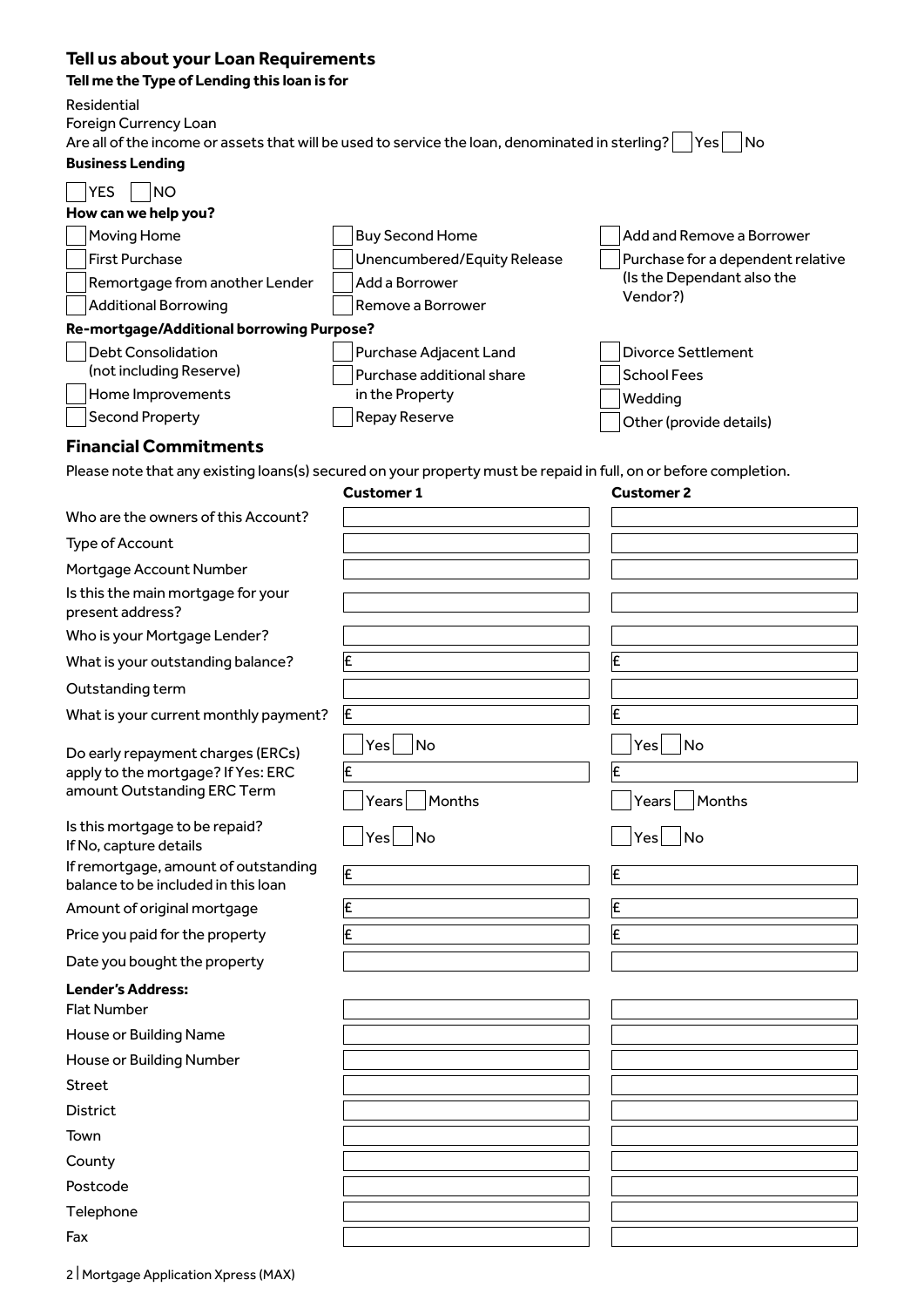Do you have any other commitments e.g. credit cards, personal loans.

| Type | Outstanding Balance Monthly Payment | Term | To be repaid? |
|------|-------------------------------------|------|---------------|
|      |                                     |      |               |
|      |                                     |      |               |
|      |                                     |      |               |
|      |                                     |      |               |
|      |                                     |      |               |
|      |                                     |      |               |

Please enter any future loans or credit commitments that are not currently being repaid which will become due during the term of the mortgage.

| <b>Type</b> | Outstanding Balance Monthly Payment | Term | <b>Start Date</b> |
|-------------|-------------------------------------|------|-------------------|
|             |                                     |      |                   |
|             |                                     |      |                   |
|             |                                     |      |                   |

Do you have any financial dependants?

| Relationship                                                                                                     | Age       | <b>Purchase Details</b><br><b>Estimated Full Market</b><br>Value of existing property                                                    |
|------------------------------------------------------------------------------------------------------------------|-----------|------------------------------------------------------------------------------------------------------------------------------------------|
|                                                                                                                  |           | <b>Purchase Price</b>                                                                                                                    |
| Tell me about your borrowing requirements<br>Are you purchasing via a special scheme?<br><b>Shared Ownership</b> |           | How much Deposit or<br>equity are you providing?<br>If a product fee is payable,<br>Yes<br>No<br>would you like to add this to the loan? |
| <b>Shared Equity</b>                                                                                             |           | Is this the maximum amount you<br>have available and wish to use                                                                         |
| <b>Right to Buy</b>                                                                                              |           | Yes<br>No<br>towards this purchase?                                                                                                      |
| <b>Family Sale</b>                                                                                               |           | If no, please provide reasons                                                                                                            |
| <b>Purchase from Landlord</b>                                                                                    |           |                                                                                                                                          |
| Home Swap                                                                                                        |           |                                                                                                                                          |
| Builders' scheme                                                                                                 |           |                                                                                                                                          |
| Interest Free Assistance Loans (IFAL)                                                                            |           | Reason maximum amount is not being used<br>towards this purchase                                                                         |
| Family Springboard/Help to Buy Mortgages/Mortgage<br><b>Guarantee Scheme</b>                                     |           |                                                                                                                                          |
| Are you purchasing via a shared<br>equity scheme?                                                                | No<br>Yes |                                                                                                                                          |
| Name of scheme/housing<br>association (if applicable)                                                            |           | All three questions below are applicable on a remortgage<br>application with additional borrowing.                                       |
| What percentage<br>share are you                                                                                 |           | The last question is also applicable on a further advance<br>application.                                                                |
| purchasing? (if applicable)                                                                                      |           | Have you spoken to your existing lender about                                                                                            |
| Discounted Purchase Price                                                                                        |           | your requirements as it may be possible, and more<br>appropriate, for you to take out a further advance<br>with them?                    |
| What is the amount<br>of monthly rent payable?<br>(if applicable)<br><b>Incentives</b>                           |           | Are you aware it may be possible, and more<br>appropriate for you, to take out a second charge<br>mortgage on your property?             |
| (provide details)                                                                                                |           | Are you aware it may be possible, and more<br>appropriate for you, to take out unsecured lending?                                        |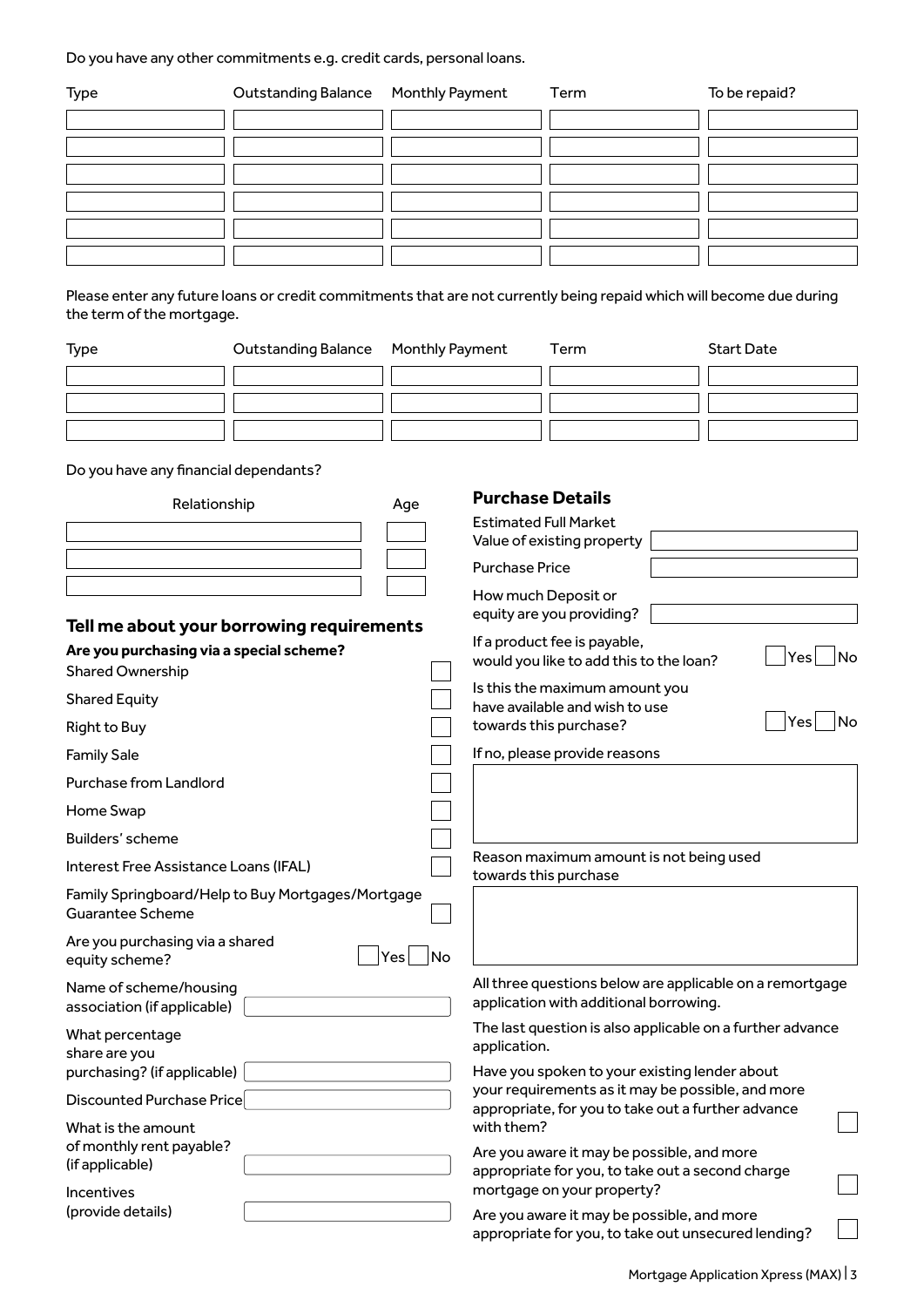| <b>Loan Details</b>                                                                                     |    |                        |                                                                                                                     |                   | Please note you are advised to have a suitable repayment |
|---------------------------------------------------------------------------------------------------------|----|------------------------|---------------------------------------------------------------------------------------------------------------------|-------------------|----------------------------------------------------------|
| £<br>Total loan required<br>What repayment type<br>would you like?                                      |    |                        | plan in place (for acceptable repayment plans, please see<br>intermediaries.uk.barclays) to repay the interest only |                   |                                                          |
|                                                                                                         |    |                        | element. In addition you are strongly recommended to<br>have life cover/term assurance in place to cover the full   |                   |                                                          |
| How many years/months do you<br>want to repay the loan?                                                 |    | Months<br>Years        | amount of all sums which you may borrow from us.<br>Openplan Offset?                                                |                   | Yes<br> No                                               |
| <b>Your Mortgage</b>                                                                                    |    |                        | If yes, reduce term/payment                                                                                         |                   |                                                          |
| Product Type                                                                                            |    |                        | <b>Product Description</b>                                                                                          |                   |                                                          |
| Group Scheme<br>Number (GSN)                                                                            |    |                        | Term<br>Initial monthly payment                                                                                     | E                 | Months<br>Years                                          |
| Please note that it is your responsibility to ensure that the<br>product applied for is still available |    |                        | Monthly payment after<br>any discount period                                                                        |                   |                                                          |
| <b>Initial Interest Rate</b>                                                                            |    |                        |                                                                                                                     | £                 |                                                          |
| Mortgage amount                                                                                         | ĺ£ |                        |                                                                                                                     |                   |                                                          |
| <b>Customer Details</b>                                                                                 |    |                        |                                                                                                                     |                   |                                                          |
| <b>Personal Details</b>                                                                                 |    | <b>Customer 1</b>      |                                                                                                                     | <b>Customer 2</b> |                                                          |
| Title                                                                                                   |    |                        |                                                                                                                     |                   |                                                          |
| Surname                                                                                                 |    |                        |                                                                                                                     |                   |                                                          |
| Have you ever been known<br>by another name?                                                            |    | No<br>Yes              |                                                                                                                     |                   | Yes No                                                   |
| If so please state previous Surname<br>and date changed                                                 |    |                        |                                                                                                                     |                   |                                                          |
| Forename                                                                                                |    |                        |                                                                                                                     |                   |                                                          |
| Middle Name(s)                                                                                          |    |                        |                                                                                                                     |                   |                                                          |
| Date of Birth                                                                                           |    |                        |                                                                                                                     |                   |                                                          |
| Age                                                                                                     |    |                        |                                                                                                                     |                   |                                                          |
| Gender                                                                                                  |    |                        |                                                                                                                     |                   |                                                          |
| <b>Marital Status</b>                                                                                   |    |                        |                                                                                                                     |                   |                                                          |
| Mother's maiden name                                                                                    |    |                        |                                                                                                                     |                   |                                                          |
| Are you a UK citizen or do you hold<br>a European Community passport?                                   |    | No<br>Yes <sub>l</sub> |                                                                                                                     |                   | Yes No                                                   |
| Nationality                                                                                             |    |                        |                                                                                                                     |                   |                                                          |
| Country of birth                                                                                        |    |                        |                                                                                                                     |                   |                                                          |
| Country of residence                                                                                    |    |                        |                                                                                                                     |                   |                                                          |
| Home telephone                                                                                          |    |                        |                                                                                                                     |                   |                                                          |
| Mobile telephone                                                                                        |    |                        |                                                                                                                     |                   |                                                          |
| <b>Barclays Sort Code</b>                                                                               |    |                        |                                                                                                                     |                   |                                                          |
| <b>Barclays Account Number</b>                                                                          |    |                        |                                                                                                                     |                   |                                                          |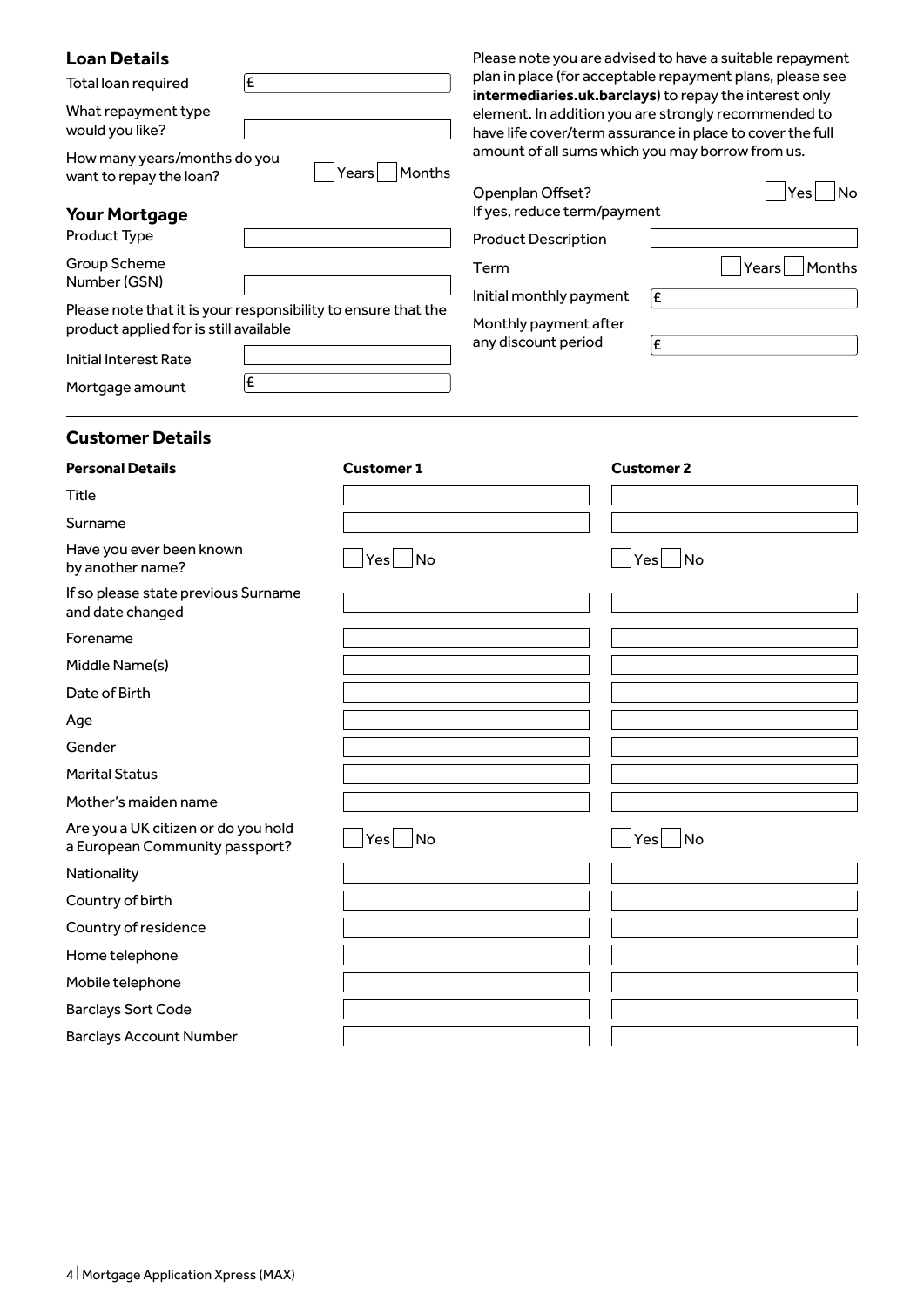# **Existing Relationships**

| What is your existing relationship<br>with us?        | <b>Customer 1</b> | <b>Customer 2</b> |
|-------------------------------------------------------|-------------------|-------------------|
| Are you an existing customer?                         | ⊟No<br>Yesl       | Yesl<br>⊟No       |
| (If yes, please capture the account types held below) |                   |                   |
| Barclays mortgage account                             | ∣No<br>Yesl       | Yesl<br>⊟No       |
| Barclays current account                              | <b>No</b><br>Yesl | No.<br>Yesl       |
| Mortgage current account                              | Yesl<br> No       | Yesl<br>- INo     |
| Barclays savings account                              | Yesl<br>- INo     | Yes<br>No.        |
| Barclays business banking customer                    | - INo<br>Yesl     | - INo<br>Yesl     |
| <b>Address Details</b>                                |                   |                   |

| <b>What is your Current Address?</b> | <b>Customer 1</b> | <b>Customer 2</b> |
|--------------------------------------|-------------------|-------------------|
| <b>Flat Number</b>                   |                   |                   |
| House or Building Name               |                   |                   |
| House or Building Number             |                   |                   |
| Street                               |                   |                   |
| <b>District</b>                      |                   |                   |
| Town                                 |                   |                   |
| County                               |                   |                   |
| Postcode                             |                   |                   |
| What is your residential status?     | Tenant<br>Owner   | Owner<br>Tenant   |
| Date moved in*                       |                   |                   |

\*Please note that details of any previous addresses will be required if at the current address for less than 3 years.

### **Previous Address**

| <b>What is your Previous Address?</b> | <b>Customer 1</b> | <b>Customer 2</b> |
|---------------------------------------|-------------------|-------------------|
| <b>Flat Number</b>                    |                   |                   |
| House or Building Name                |                   |                   |
| House or Building Number              |                   |                   |
| Street                                |                   |                   |
| <b>District</b>                       |                   |                   |
| Town                                  |                   |                   |
| County                                |                   |                   |
| Postcode                              |                   |                   |
| What was your residential status?     | Owner<br>Tenant   | Tenant<br>Owner   |
| Date moved in                         |                   |                   |
| Date moved out                        |                   |                   |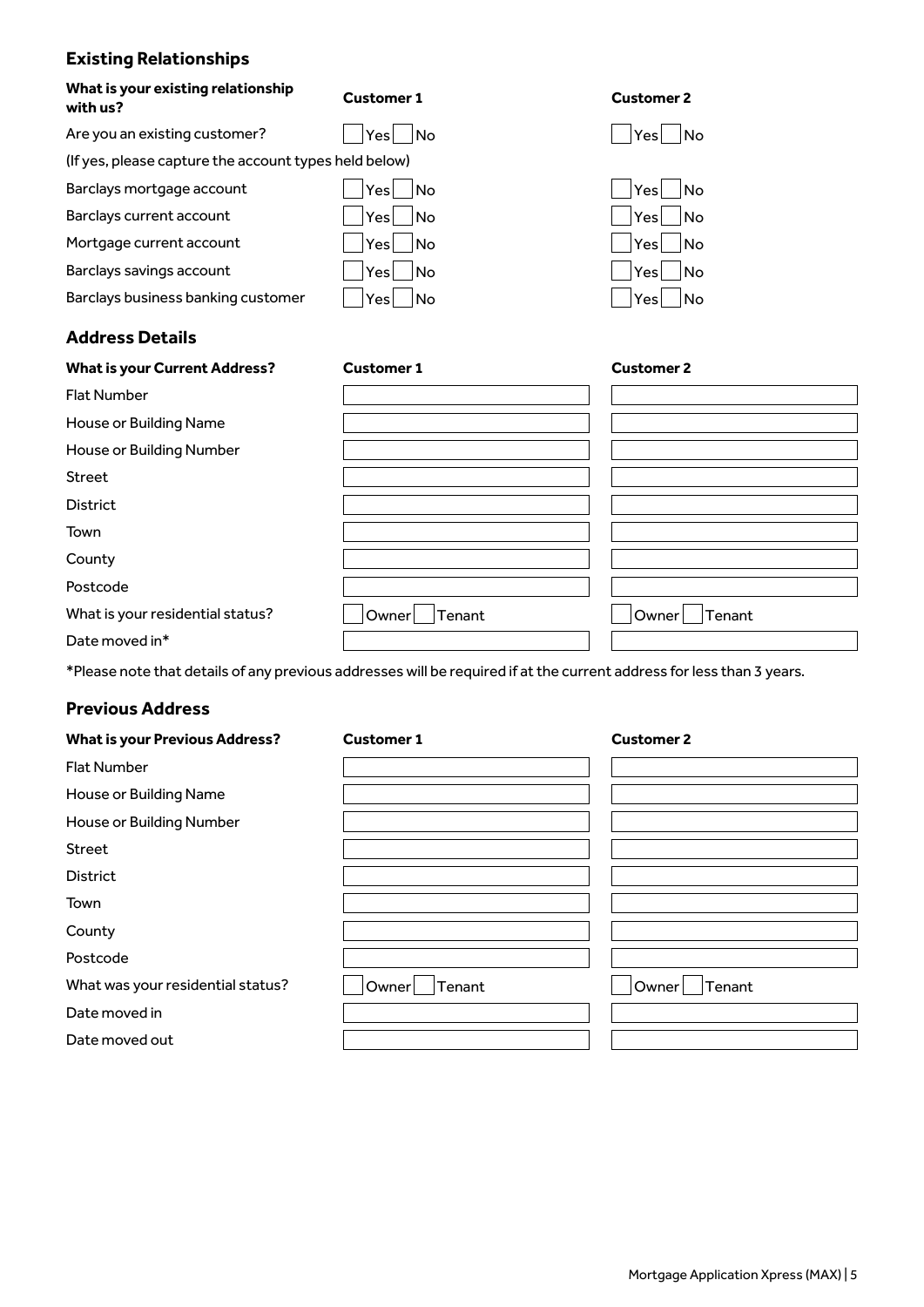#### **Correspondence Address**

Do you want us to write to you at a different address?

If yes, please provide address.

What is your preferred method

**Contact details**

Preferred contact time Home phone number Work phone number Mobile phone number

of contact?

Fax number Email address

| <b>Customer 1</b> | <b>Customer 2</b> |
|-------------------|-------------------|
|                   |                   |
|                   |                   |
|                   |                   |
|                   |                   |
|                   |                   |
|                   |                   |
|                   |                   |

#### **How do you wish to receive Auto Updates? Customer 1 Customer 2**

Text

Email

None

If Auto Updates are required please ensure the mobile phone number and/or email address is captured above.

#### **Employment and Income**

|                                             | Customer 1 | Customer 2 |
|---------------------------------------------|------------|------------|
| What is your main employment status?        |            |            |
| At what age are you planning to retire?     |            |            |
| What is your current net monthly<br>income? |            |            |

#### **Employment**

|                                                    | <b>Customer 1</b> |        | <b>Customer 2</b> |
|----------------------------------------------------|-------------------|--------|-------------------|
| Is this your main employment?                      | No<br>Yes         |        | No<br>.Yes!       |
| What is your employer's name?                      |                   |        |                   |
| What is the basis of your employment?              |                   |        |                   |
| What is your occupation?                           |                   |        |                   |
| Length of time with present employer               | Years             | Months | Months<br>Years   |
| <b>Employer's Contact Name</b>                     |                   |        |                   |
| What is your current basic income<br>(per period)? |                   |        | Ι£                |
| Regular overtime (per period)                      | ١F                |        | Ι£                |
| Guaranteed bonus (per period)                      | Ι£                |        | Ι£                |
| Commission (per period)                            |                   |        | Ι£                |
| Allowances (per period)                            | £                 |        | Ι£                |
|                                                    |                   |        |                   |

6 | Mortgage Application Xpress (MAX)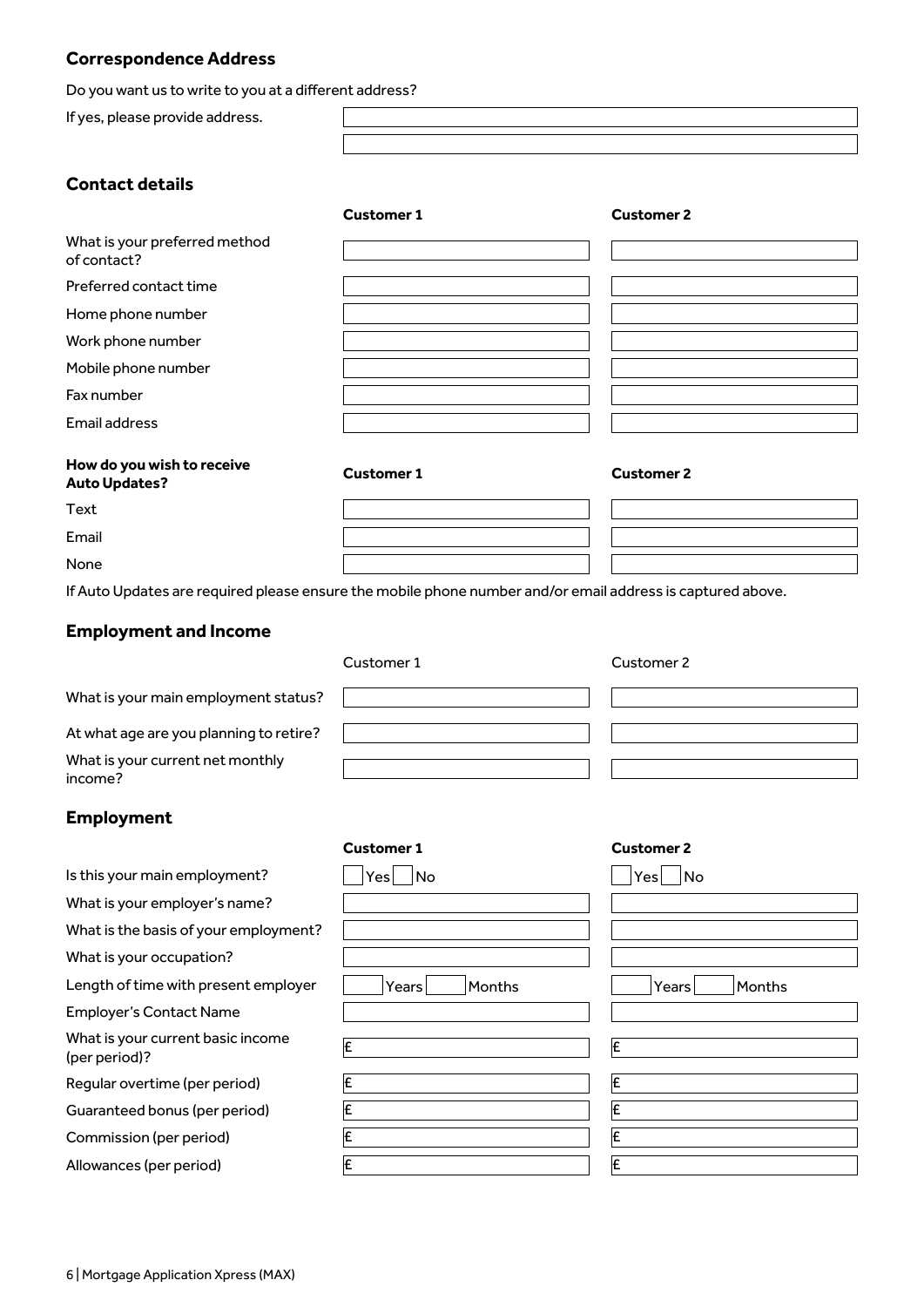If you have been in your present employment for less than 6 months, please give full details of previous employment for the last 18 months.

|                                                                                                       | <b>Customer 1</b> | <b>Customer 2</b> |
|-------------------------------------------------------------------------------------------------------|-------------------|-------------------|
| Occupation                                                                                            |                   |                   |
| Employer's name                                                                                       |                   |                   |
| <b>Employer's Address</b>                                                                             |                   |                   |
| House or Building Name                                                                                |                   |                   |
| House or Building Number                                                                              |                   |                   |
| <b>Street</b>                                                                                         |                   |                   |
| District                                                                                              |                   |                   |
| Town                                                                                                  |                   |                   |
| County                                                                                                |                   |                   |
| Postcode                                                                                              |                   |                   |
| Employer's Telephone No.                                                                              |                   |                   |
| When did you start this employment?                                                                   |                   |                   |
| When did you leave?                                                                                   |                   |                   |
| Self-Employment                                                                                       |                   |                   |
|                                                                                                       | <b>Customer 1</b> | <b>Customer 2</b> |
|                                                                                                       |                   |                   |
| What is the name of your business?                                                                    |                   |                   |
| When was the business established?                                                                    | Month<br>Year     | Month<br>Year     |
| Are you a partner, sole trader or limited<br>company director?                                        |                   |                   |
| If partner/limited company director, what<br>percentage of the shares in this business<br>do you own? |                   |                   |
| If limited company director, Company<br>Registration No.                                              |                   |                   |
| What is your share of net profit -<br>latest period (ending on)?                                      |                   |                   |
| Share or net profit - previous period<br>(ending on)?                                                 |                   |                   |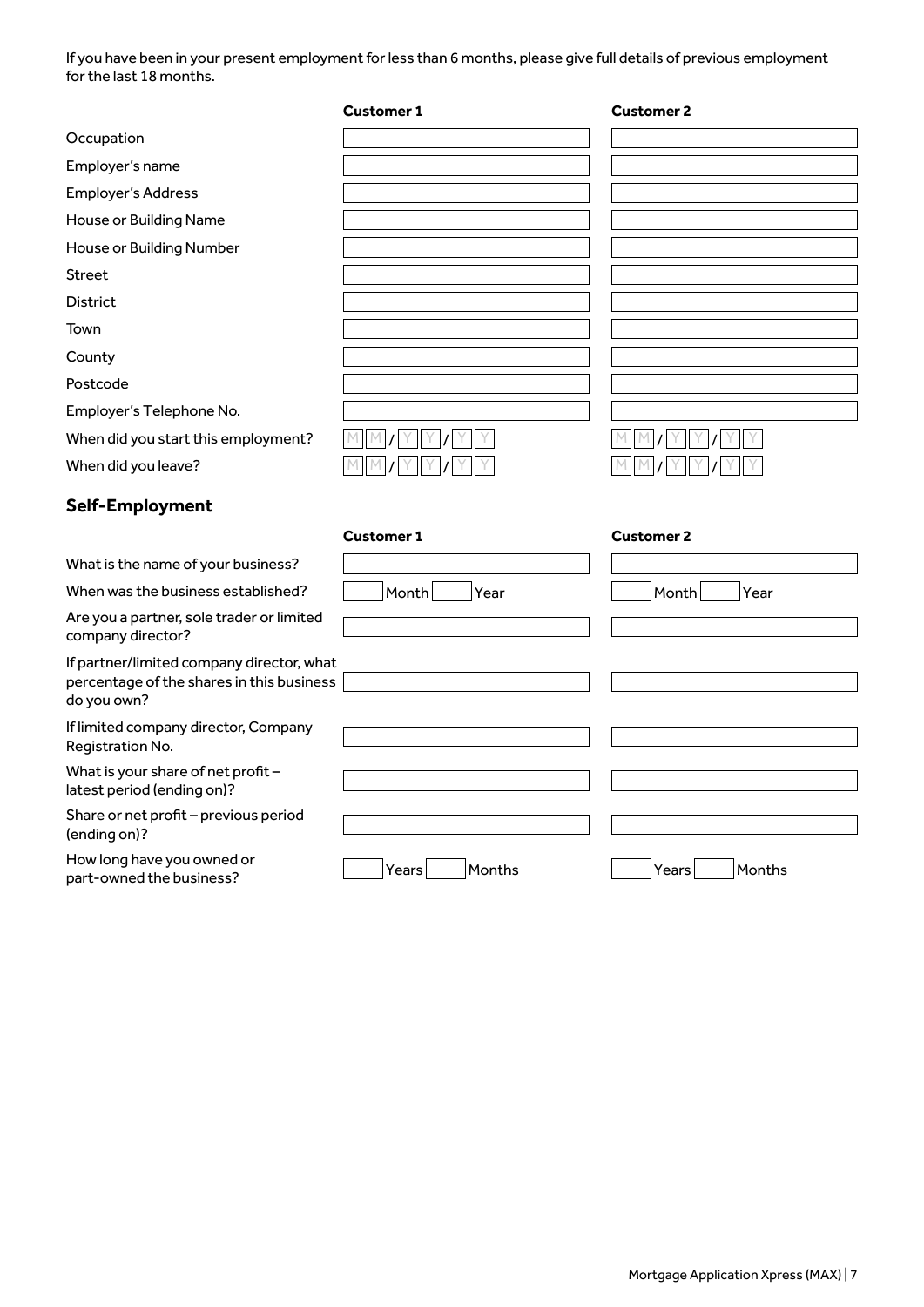| <b>Business Address:</b>                                                    | <b>Customer 1</b> | <b>Customer 2</b> |           |
|-----------------------------------------------------------------------------|-------------------|-------------------|-----------|
| House or Building Name                                                      |                   |                   |           |
| House or Building Number                                                    |                   |                   |           |
| <b>Street</b>                                                               |                   |                   |           |
| <b>District</b>                                                             |                   |                   |           |
| Town                                                                        |                   |                   |           |
| County                                                                      |                   |                   |           |
| Postcode                                                                    |                   |                   |           |
| <b>Accountant's Details</b>                                                 | <b>Customer 1</b> | <b>Customer 2</b> |           |
| <b>Accountant's Name</b>                                                    |                   |                   |           |
| <b>Accountant's Qualification</b>                                           |                   |                   |           |
| House or Building Name                                                      |                   |                   |           |
| House or Building Number                                                    |                   |                   |           |
| <b>Street</b>                                                               |                   |                   |           |
| <b>District</b>                                                             |                   |                   |           |
| Town                                                                        |                   |                   |           |
| County                                                                      |                   |                   |           |
| Postcode                                                                    |                   |                   |           |
| <b>Telephone Number</b>                                                     |                   |                   |           |
| <b>Fax Number</b>                                                           |                   |                   |           |
| <b>Other Income Details</b>                                                 |                   |                   |           |
| Please enter details of any other income   Income type                      | Gross amount      |                   | Frequency |
| Customer 1/Customer 2                                                       |                   |                   |           |
| <b>Customer 1/Customer 2</b>                                                |                   |                   |           |
| <b>Your Affordability</b>                                                   |                   |                   |           |
| How much will you pay per month for:                                        |                   |                   |           |
| Service charges/Ground Rent/Council Tax                                     |                   | Ι£                |           |
| Child Care/School fees                                                      |                   | E                 |           |
| Maintenance                                                                 |                   | Ι£                |           |
| Other regular commitments (not living expenses, clothes, food or utilities) |                   | Ι£                |           |
| <b>Payment Details</b><br>Your Bank/Building Society Account Details        |                   |                   |           |
| <b>Bank/Building Society name</b>                                           |                   |                   |           |
| <b>Bank Sort Code</b>                                                       |                   |                   |           |
| <b>Account Number</b>                                                       |                   |                   |           |
| Names account held in                                                       |                   |                   |           |
| Is this the account on which you want<br>the mortgage DD to be set up?      |                   |                   |           |
| Payment date;<br>(1st-28th or last day of month)                            |                   |                   |           |
| <b>Bank Address (if applicable)</b>                                         |                   |                   |           |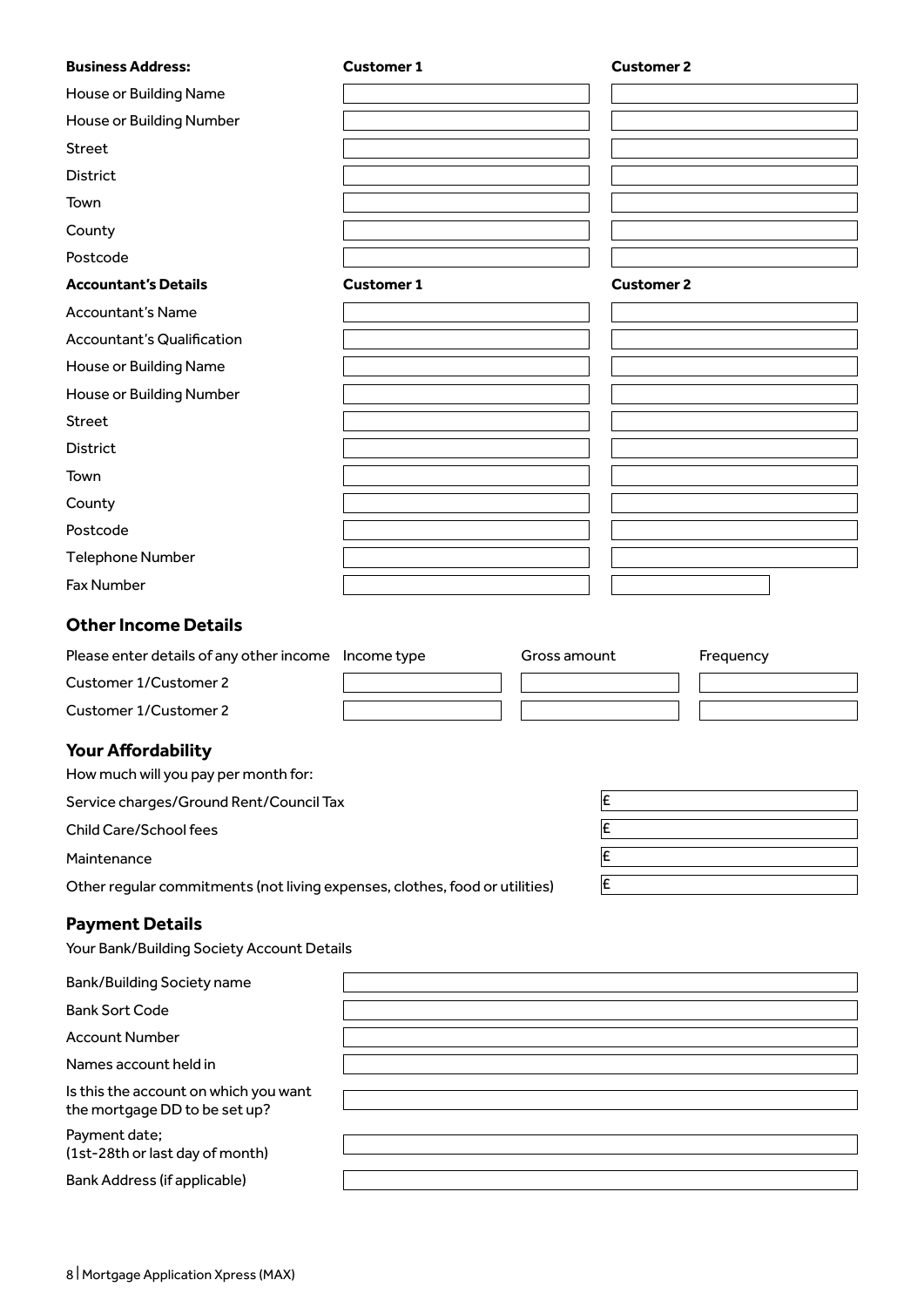# **Anticipated Circumstances**

| Do you anticipate any significant<br>changes in income?                                                                          | No<br>Yes            |                                 |                        |
|----------------------------------------------------------------------------------------------------------------------------------|----------------------|---------------------------------|------------------------|
| Change Type                                                                                                                      | Increase<br>Decrease |                                 |                        |
| How much is the change?                                                                                                          | Ι£                   |                                 | (frequency)            |
| When will this happen?                                                                                                           |                      |                                 |                        |
| Reasons                                                                                                                          |                      |                                 |                        |
| Do you anticipate any significant<br>changes in expenditure?                                                                     | $Yes \mid \text{No}$ |                                 |                        |
| Change Type                                                                                                                      | Increase<br>Decrease |                                 |                        |
| How much is the change?                                                                                                          | Ι£                   |                                 | (frequency)            |
| When will this happen?                                                                                                           |                      |                                 |                        |
| Reasons                                                                                                                          |                      |                                 |                        |
| Are you likely to receive a capital lump<br>sum within the mortgage term?                                                        | No<br>Yes            |                                 |                        |
| How much?                                                                                                                        | Ι£                   |                                 |                        |
| When will this happen?                                                                                                           |                      |                                 |                        |
| Will you use this to repay any<br>of this mortgage?                                                                              |                      |                                 |                        |
| Reasons                                                                                                                          |                      |                                 |                        |
| Do you expect to make regular<br>overpayments?                                                                                   | No <br>Yes           |                                 |                        |
| How much and how often?                                                                                                          | Ι£                   |                                 | (frequency)            |
| Reasons                                                                                                                          |                      |                                 |                        |
| How long do you intend to stay in the<br>property?                                                                               |                      |                                 |                        |
| What would the impact of a significant<br>change in mortgage rates be to you?                                                    |                      |                                 |                        |
|                                                                                                                                  |                      | <b>Customer 1</b>               | <b>Customer 2</b>      |
| Have you ever had arrears of greater than one month on any<br>mortgage or loan?                                                  |                      | $\overline{\mathsf{No}}$<br>Yes | No<br>Yes              |
| Have you ever been bankrupt?                                                                                                     |                      | No<br>Yes                       | No<br>Yes              |
| Have you ever had a judgement for debt, or any default recorded<br>against you or a company in which you hold/held at least 15%? |                      | $\overline{\mathsf{No}}$<br>Yes | No<br>Yes              |
| Have you ever entered into a voluntary arrangement<br>with creditors?                                                            |                      | No<br>Yes                       | No<br>Yes              |
| Have you ever been refused a mortgage or any other bad credit?                                                                   |                      | No<br>Yes                       | No<br>Yes              |
| Have you ever been convicted of (or have prosecutions pending<br>relating to) acts of dishonesty, such as theft or fraud?        |                      | $\overline{\mathsf{No}}$<br>Yes | No<br>Yes              |
| Are you currently applying for any other mortgage(s), loan(s) or<br>credit? If yes, please capture details.                      |                      | No<br>Yes                       | No<br>$ \mathsf{Yes} $ |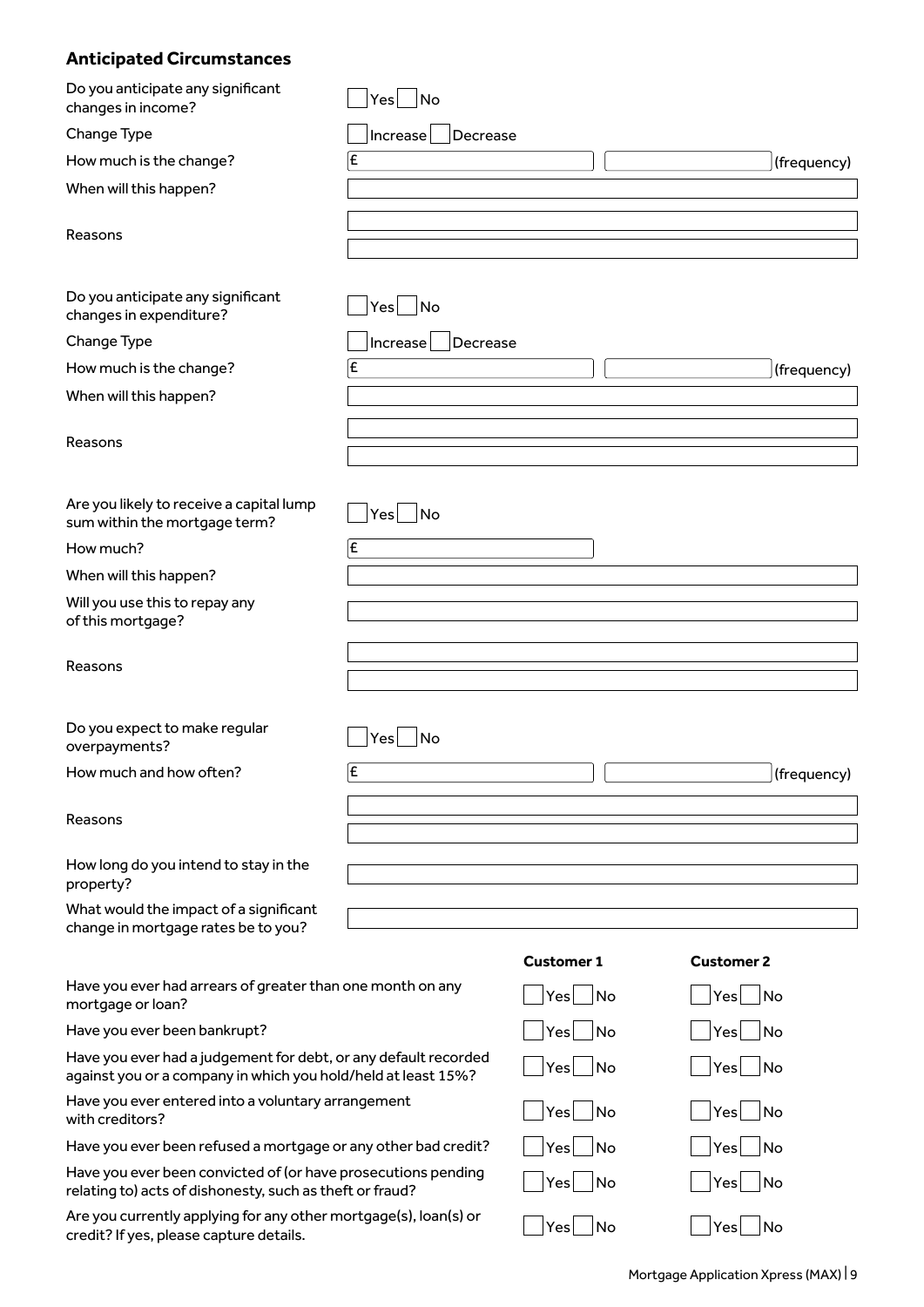| Are you a guarantor for any other loans?<br>If yes, please capture details.                                                         | $ {\sf Yes} $<br> No | No<br>Yesl    |
|-------------------------------------------------------------------------------------------------------------------------------------|----------------------|---------------|
| Is this property a new build currently under construction<br>for which a postcode has not yet been allocated?                       | $ Yes $ No           |               |
| Flat number                                                                                                                         |                      |               |
| House or Building Name                                                                                                              |                      |               |
| House or Building Number                                                                                                            |                      |               |
| <b>Street</b>                                                                                                                       |                      |               |
| <b>District</b>                                                                                                                     |                      |               |
| Town                                                                                                                                |                      |               |
| County                                                                                                                              |                      |               |
| Postcode                                                                                                                            |                      |               |
| Tenure                                                                                                                              |                      |               |
| Year built                                                                                                                          |                      |               |
| Type of construction                                                                                                                |                      | Walls<br>Roof |
| Was the property ever owned by a local authority or housing<br>association? If Yes, please capture details.                         | Yes No               |               |
| Number of bedrooms                                                                                                                  |                      |               |
| Will you or your dependants use the property wholly for residential<br>purposes? If No, please capture details of use room by room. | Yes<br> No           |               |
| Other occupier aged over 17                                                                                                         | $ Yes $ $ No$        |               |
| If yes, please capture:                                                                                                             |                      |               |
| Name                                                                                                                                |                      |               |
| Date of Birth                                                                                                                       |                      |               |
| Relationship                                                                                                                        |                      |               |

#### **Use of Information**

Barclays is committed to protecting your personal data. We will use your information for a number of different purposes, for example, to manage your account(s), to provide our products and services to you and others and to meet our legal and regulatory obligations. We may also share your information with our trusted 3rd parties for these purposes. For more detailed information on how and why we use your information, including the rights in relation to your personal data, and our legal grounds for using it, please go to **[barclays.co.uk/important-information/control-your-data](http://www.barclays.co.uk/important-information/control-your-data)** or you can request a copy from us.

#### **Credit Reference Agencies and Fraud Prevention Agencies**

In order to process your application we will supply your personal information to credit reference agencies and fraud prevention agencies and they will give us information about you, such as about your financial history. We do this to assess creditworthiness and product suitability, check your identity, manage your account, trace and recover debts and prevent criminal activity. These agencies may in turn share your personal information with other organisations. If fraud is detected, you could be refused certain services, finance or employment. Once you open an account with us, we will share account data with the credit reference agencies on an ongoing basis.

If false or inaccurate information is provided to us and fraud is identified, details may be passed to credit reference and fraud prevention agencies to prevent fraud and money laundering and to verify your identity.

The Credit Reference Agency Information Notice (CRAIN) describes how the three main credit reference agencies in the UK each use and share personal data. The CRAIN is available on the credit reference agencies' websites:

- **[callcredit.co.uk/crain](http://www.callcredit.co.uk/crain)**
- **[equifax.co.uk/crain](http://www.equifax.co.uk/crain)**
- **[experian.co.uk/crain](http://www.experian.co.uk/crain)**

Or you can ask us for a copy of these.

For more details on how information held by credit reference agencies and fraud prevention agencies may be used, please go to **[barclays.co.uk/important-information/control-your-data](http://www.barclays.co.uk/important-information/control-your-data)** or you can request a copy from us.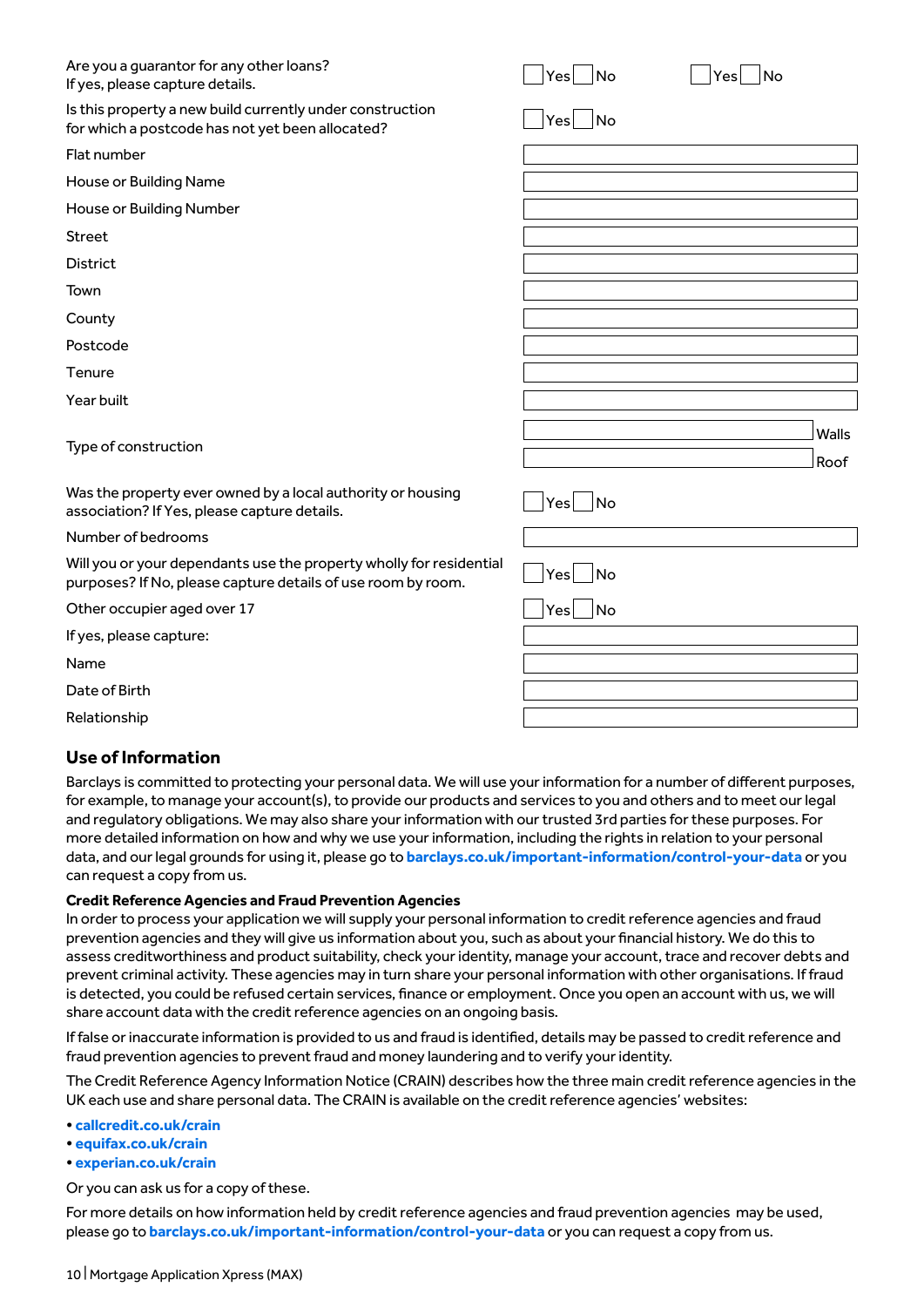#### **Application Confirmation**

#### **Contact Method**

By providing us with your information, e.g. email address and/or mobile phone number you agree that we and members of the Barclays Group may inform you by letter, telephone, text and other electronic methods, about products and services (including those of others) that may interest you. If you prefer not receive such communications, please advise/ tick the relevant boxes below.

| Do not contact by: | Mail | Phone | Other |
|--------------------|------|-------|-------|
|--------------------|------|-------|-------|

### **Third Party Contacts**

#### **Valuation Details**

Who should we contact for access to the property?

Name of contact

Flat Number

House or Building number

Street

District

Town

**County** 

Postcode

#### **Barclays Allocated Solicitor**

Will Barclays be allocating a solicitor to represent the customer will barclays be allocating a solicitor to represent the customer<br>(i.e. Switch and Save or Internal re-mortgage)?

#### **Solicitor Detail (if not Switch and Save)**

- Name of Contact
- Name of Firm

Flat Number

House or Building Name

House or Building Number

Street

District

Town

**County** 

Postcode

#### **Fee Payment**

Do you wish to pay any of the applicable fees using Do you wish to pay any of the applicable fees using<br>a credit/debit card? No

If Yes, please capture:

Card Type

Name on Card

Card Number

Expiry Date

Card Verification Number